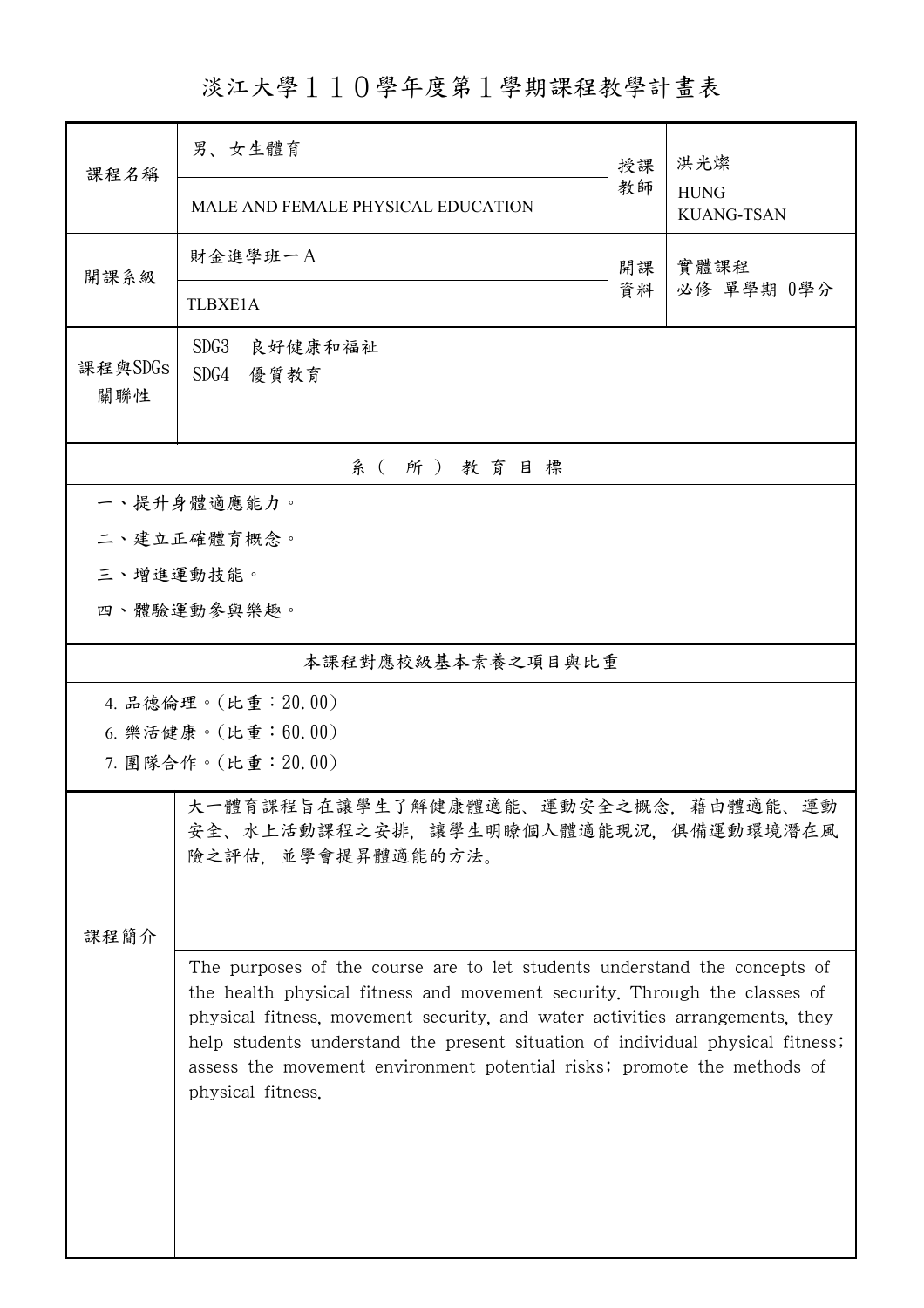## 本課程教學目標與認知、情意、技能目標之對應

將課程教學目標分別對應「認知(Cognitive)」、「情意(Affective)」與「技能(Psychomotor)」 的各目標類型。

一、認知(Cognitive):著重在該科目的事實、概念、程序、後設認知等各類知識之學習。

二、情意(Affective):著重在該科目的興趣、倫理、態度、信念、價值觀等之學習。

三、技能(Psychomotor):著重在該科目的肢體動作或技術操作之學習。

| 序<br>教學目標(中文)<br>號                      |                                                                               |            | 教學目標(英文)                                                                                                 |                                                     |  |
|-----------------------------------------|-------------------------------------------------------------------------------|------------|----------------------------------------------------------------------------------------------------------|-----------------------------------------------------|--|
| 1.認識學校運動環境、設施, 並注<br>意從事該運動之潛在風險        |                                                                               |            | 1. Understanding the sports environment and facility,<br>and aware of the potential risk in environment. |                                                     |  |
| 2.提升身體適能、並促進身心健<br>$\overline{2}$<br>康。 |                                                                               |            | 2. Promote physical function and promote the                                                             |                                                     |  |
| 3.提升個人游泳運動技能。<br>3                      |                                                                               |            | 3. Promote personal swimming skills.                                                                     |                                                     |  |
| 4.享受從事水上運動的樂趣,養成<br>$\overline{4}$      |                                                                               |            | 4. Enjoy aquatics sports and develop lifelong habits                                                     |                                                     |  |
| 5.認知危險水域, 明瞭水域活動意<br>外防護之處理             |                                                                               |            | 5. Aware of the risk in water sports, and understand<br>to apply the accidents of aquatics sports.       |                                                     |  |
| 6.透過體育運動, 增進學生人際互<br>動。                 |                                                                               |            | 6.To interact with people by physical activity.                                                          |                                                     |  |
| 教學目標之目標類型、核心能力、基本素養教學方法與評量方式            |                                                                               |            |                                                                                                          |                                                     |  |
| 目標類型                                    | 核心能力                                                                          | 校級<br>基本素養 | 教學方法                                                                                                     | 評量方式                                                |  |
| 認知                                      |                                                                               | 467        | 講述、討論、體驗                                                                                                 | 測驗、實作、活動參與                                          |  |
| 認知                                      |                                                                               | 467        | 講述、討論、體驗                                                                                                 | 測驗、實作、活動參與                                          |  |
| 技能                                      |                                                                               | 467        | 講述、討論、實作、體驗                                                                                              | 測驗、實作、活動參與                                          |  |
| 技能                                      |                                                                               | 467        | 講述、討論、實作、體驗                                                                                              | 測驗、討論(含課<br>堂、線上)、實作、活<br>動參與                       |  |
| 認知                                      |                                                                               | 467        | 講述、討論、實作、體驗                                                                                              | 測驗、實作、活動參與                                          |  |
| 情意                                      |                                                                               | 467        | 講述、實作、體驗                                                                                                 | 測驗、實作、報告(含<br>口頭、書面)、活動參<br>與                       |  |
| 授課進度表                                   |                                                                               |            |                                                                                                          |                                                     |  |
| 日期起訖                                    |                                                                               |            |                                                                                                          | 備註                                                  |  |
| $110/09/22$ ~<br>110/09/28              | 場地:S1(游泳館)。游泳體適能教學。校內運動環境、設<br>施之介紹;校內體育活動現況之了解;體育課程修選注<br>意事項; 水上活動安全概念與風險評估 |            |                                                                                                          |                                                     |  |
| $110/09/29$ ~<br>110/10/05              | 場地:S1(游泳館)。游泳體適能教學                                                            |            |                                                                                                          |                                                     |  |
| $110/10/06 \sim$<br>110/10/12           | 場地:S1(游泳館)。游泳體適能教學。檢測。                                                        |            |                                                                                                          |                                                     |  |
|                                         |                                                                               | 終身運動習慣。    | 院、系(所)                                                                                                   | physical and mental health.<br>內 容 (Subject/Topics) |  |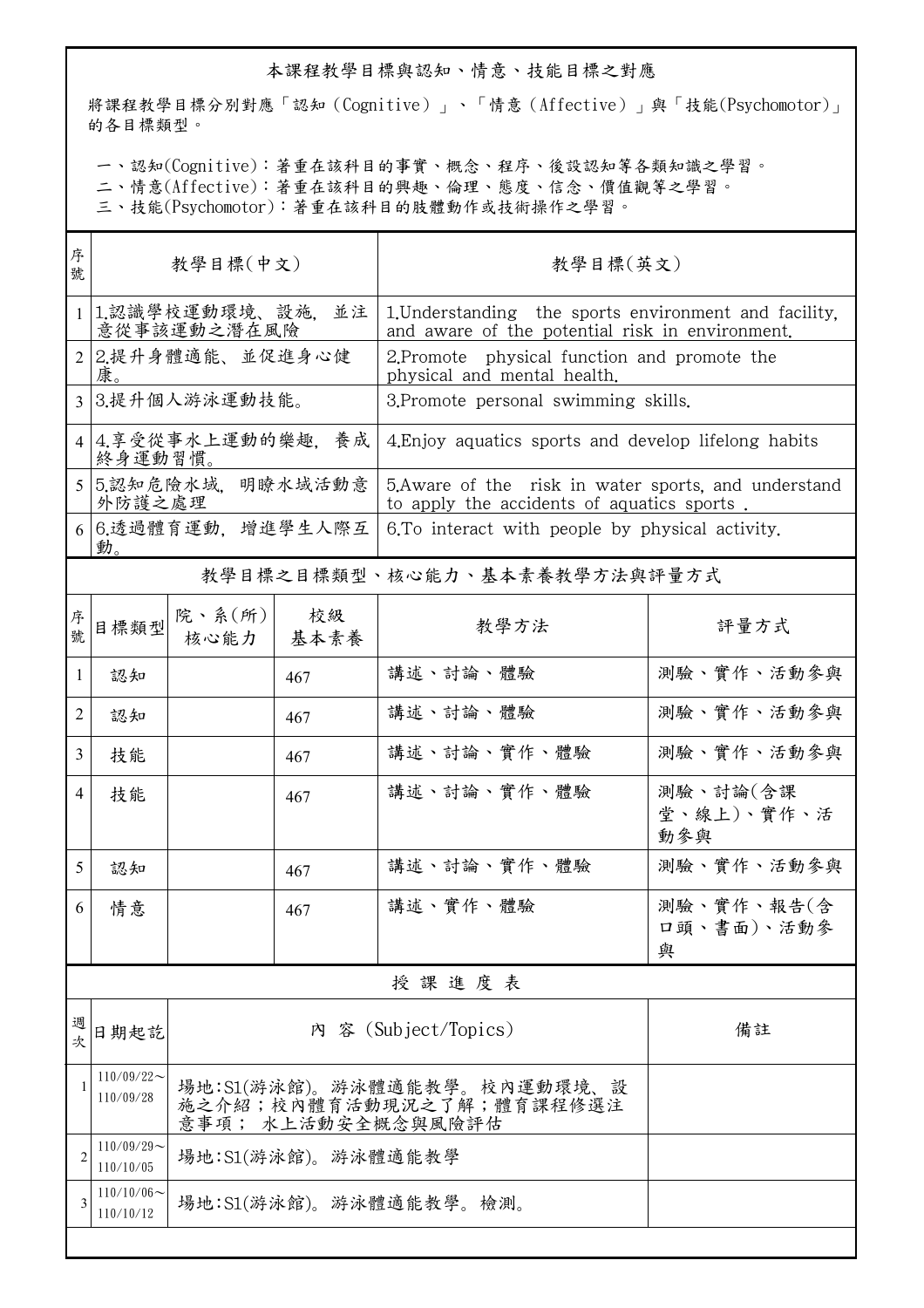| $110/10/13$ ~<br>4<br>110/10/19  | 場地:S1(游泳館)。游泳體適能教學。檢測。                                                                                                                          |        |  |  |
|----------------------------------|-------------------------------------------------------------------------------------------------------------------------------------------------|--------|--|--|
| $110/10/20$ ~<br>5<br>110/10/26  | 場地:K1體育館羽球場。球類活動                                                                                                                                |        |  |  |
| $110/10/27$ ~<br>6<br>110/11/02  | 場地:K1體育館羽球場。球類活動                                                                                                                                |        |  |  |
| $110/11/03$ ~<br>7<br>110/11/09  | 場地:K1體育館羽球場。球類活動                                                                                                                                |        |  |  |
| $110/11/10$ ~<br>8<br>110/11/16  | 場地:K1體育館羽球場。球類活動                                                                                                                                |        |  |  |
| $110/11/17$ ~<br>9<br>110/11/23  | 期中考試週                                                                                                                                           |        |  |  |
| $110/11/24$ ~<br>10<br>110/11/30 | 場地:桌球室SG322(T)。球類活動                                                                                                                             | 體適能檢測。 |  |  |
| $110/12/01$ ~<br>11<br>110/12/07 | 場地:桌球室SG322(T)。球類活動                                                                                                                             | 體適能檢測。 |  |  |
| $110/12/08$ ~<br>12<br>110/12/14 | 場地:桌球室SG322(T)。球類活動                                                                                                                             | 體適能檢測  |  |  |
| $110/12/15$ ~<br>13<br>110/12/21 | 場地:桌球室SG322(T)。球類活動                                                                                                                             |        |  |  |
| $110/12/22$ ~<br>14<br>110/12/28 | 場地:桌球室SG322(T)。測驗                                                                                                                               |        |  |  |
| $110/12/29$ ~<br>15<br>111/01/04 | 12/31日開國紀念日補假                                                                                                                                   |        |  |  |
| $111/01/05$ ~<br>16<br>111/01/11 | 場地:桌球室SG322(T)。測驗                                                                                                                               |        |  |  |
| $111/01/12$ ~<br>17<br>111/01/18 | 期末考週                                                                                                                                            |        |  |  |
| $111/01/19$ ~<br>18<br>111/01/25 | 彈性補充教學週                                                                                                                                         |        |  |  |
| 修課應<br>注意事項                      | 1.需穿著運動服裝及球鞋。游泳教學時需著泳裝、戴泳帽及蛙鏡<br>2.請假請依學校規定辦理:<br>(1)曠課6節者, 予以扣考。<br>(2)缺課總時數達該科授課時數三分之一時,學期成績以零分計算<br>3.點名成績按出席比例計分 = 100 - 缺勤次數 ÷ 總點名次數 × 100 |        |  |  |
| 教學設備                             | 其它(羽球拍、羽球、排球、蛙鞋)                                                                                                                                |        |  |  |
| 教科書與<br>教材                       |                                                                                                                                                 |        |  |  |
| 參考文獻                             | 卓俊辰著<br>.大學生的健康體適能<br>運動與健康- 減肥健身與疾病的運動處方<br>方進隆著<br>曹青軍、田珊著<br>專家教你游泳                                                                          |        |  |  |
| 批改作業<br>篇數                       | 篇(本欄位僅適用於所授課程需批改作業之課程教師填寫)                                                                                                                      |        |  |  |
| 學期成績<br>計算方式                     | ◆出席率: 40.0 % ◆平時評量:10.0 % ◆期中評量:<br>◆期末評量:50.0 %<br>$\frac{0}{6}$<br>$\blacklozenge$ 其他〈 〉 :                                                    | $\%$   |  |  |
|                                  |                                                                                                                                                 |        |  |  |